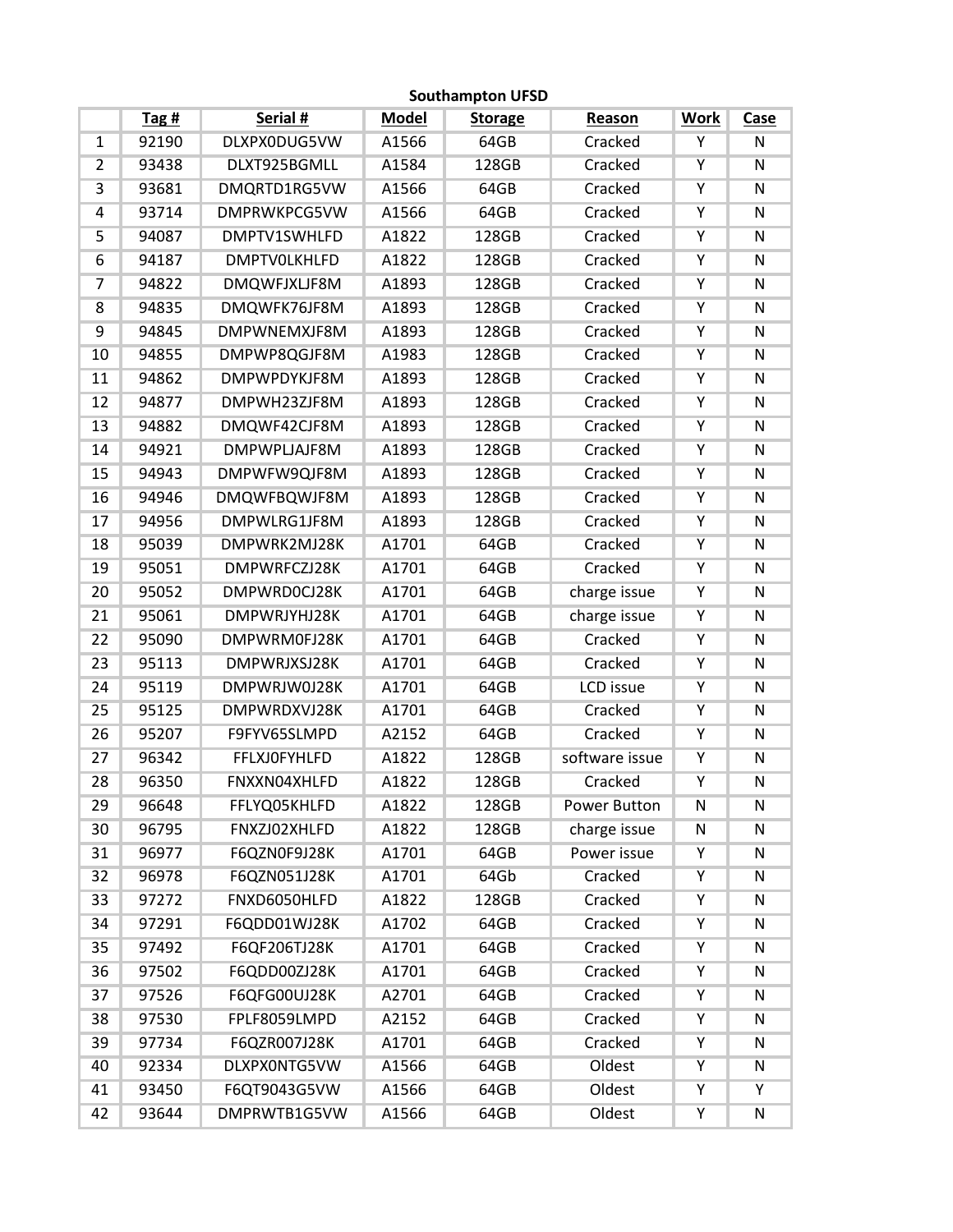| 43 | 93701   | DMQRV3TKG5VW        | A1566        | 64GB           | Oldest             | Υ                       | N                       |
|----|---------|---------------------|--------------|----------------|--------------------|-------------------------|-------------------------|
|    | Tag $#$ | Serial #            | <b>Model</b> | <b>Storage</b> | Reason             | <b>Work</b>             | Case                    |
| 44 | 93742   | DMQRV3TVG5VW        | A1566        | 64GB           | Charge issue       | Υ                       | N                       |
| 45 | 93828   | DMPRWMURG5VW        | A1566        | 64GB           | Oldest             | $\overline{Y}$          | $\overline{Y}$          |
| 46 | 93871   | DMQRTKYNG5VW        | A1566        | 64GB           | Oldest             | $\overline{Y}$          | $\overline{\mathsf{N}}$ |
| 47 | 93899   | DMPRWMU1G5VW        | A1566        | 64GB           | Cracked            | $\overline{Y}$          | Ÿ                       |
| 48 | 93924   | DMPRWGX7G5VW        | A1566        | 64GB           | Oldest             | Y                       | Ϋ                       |
| 49 | 93936   | <b>DMPRWRRFG5VW</b> | A1566        | 64GB           | Oldest             | $\overline{\mathsf{Y}}$ | Y                       |
| 50 | 94053   | F6QTT0ZAG5VW        | A1566        | 64GB           | Oldest             | Υ                       | Υ                       |
| 51 | 94066   | DMPTV0G4HLFD        | A1822        | 128GB          | <b>Cracked LCD</b> | $\overline{\textsf{N}}$ | $\overline{\textsf{N}}$ |
| 52 | 94103   | DMPTV27XHLFD        | A1822        | 128GB          | Cracked            | Y                       | $\overline{\mathsf{N}}$ |
| 53 | 94183   | <b>DMPTVONNHLFD</b> | A1822        | 128GB          | Cracked            | Υ                       | N                       |
| 54 | 94589   | F6QVR081G5VW        | A1566        | 64GB           | Oldest             | Y                       | N                       |
| 55 | 94827   | DMPWF6WVJF8M        | A1893        | 128GB          | Cracked            | $\overline{\mathsf{Y}}$ | $\overline{\textsf{N}}$ |
| 56 | 95151   | F9FYQ9YPLMPD        | A2152        | 64GB           | Cracked            | $\overline{Y}$          | N                       |
| 57 | 96637   | DMQXQEMFJF8M        | A1893        | 128GB          | Cracked            | Y                       | N                       |
| 58 | 97271   | FNXD603EHLFD        | A1822        | 128GB          | Cracked            | $\overline{Y}$          | $\overline{\mathsf{N}}$ |
| 59 | 97520   | F6QD50A3LMPD        | A2152        | 64GB           | No charge          | N                       | N                       |
| 60 | 97700   | F6QFG08PJF8M        | A1893        | 128GB          | Cracked            | Y                       | N                       |
| 61 | 94908   | DMPWPE1QJF8M        | A1893        | 128GB          | Oldest             | Y                       | No                      |
| 62 | 7561    | DMPHKH7EDVGH        | A1430        | 32GB           | Oldest             | Υ                       | No                      |
| 63 | 92011   | DLXPX098G5VW        | A1566        | 64GB           | Oldest             | $\overline{\mathsf{Y}}$ | Yes                     |
| 64 | 92051   | DLXPX05CG5VW        | A1566        | 64GB           | Oldest             | Y                       | No                      |
| 65 | 92053   | DLXPX0F5G5VW        | A1566        | 64GB           | Oldest             | Υ                       | <b>YES</b>              |
| 66 | 92067   | DLXPX1VJG5VW        | A1566        | 64GB           | Oldest             | $\overline{\mathsf{Y}}$ | No                      |
| 67 | 92281   | DLXPX009G5VW        | A1566        | 64GB           | Oldest             | $\overline{\mathsf{Y}}$ | <b>YES</b>              |
| 68 | 92305   | DLXPX0B5G5VW        | A1566        | 64GB           | Oldest             | Υ                       | <b>YES</b>              |
| 69 | 92316   | DLXPX02CG5VW        | A1566        | 64GB           | Oldest             | $\overline{\mathsf{Y}}$ | <b>YES</b>              |
| 70 | 92936   | DLXPP4PQG5VW        | A1566        | 64GB           | Oldest             | Y                       | No                      |
| 71 | 92979   | F6QQV00BG5VW        | A1566        | 64GB           | Oldest             | Υ                       | No                      |
| 72 | 93064   | DMPRJ93WG5VW        | A1566        | 64GB           | Oldest             | Υ                       | Y                       |
| 73 | 93094   | <b>DMPRHAPCG5VW</b> | A1566        | 64GB           | Oldest             | Υ                       | Yes                     |
| 74 | 93428   | F6QSX0GRG5VW        | A1566        | 64GB           | Oldest             | Υ                       | No                      |
| 75 | 93479   | F6QTG0FLG5VW        | A1566        | 64GB           | Oldest             | Υ                       | <b>YES</b>              |
| 76 | 93503   | DMPRWG7TG5VW        | A1566        | 64GB           | Oldest             | Υ                       | <b>YES</b>              |
| 77 | 93509   | DMPRWT6DG5VW        | A1566        | 64GB           | Oldest             | Υ                       | <b>YES</b>              |
| 78 | 93527   | <b>DMQRTCRLG5VW</b> | A1566        | 64GB           | Oldest             | Υ                       | <b>YES</b>              |
| 79 | 93544   | DMQRTEBWG5VW        | A1566        | 64GB           | Oldest             | Υ                       | No                      |
| 80 | 93547   | DMQRV358G5VW        | A1566        | 64GB           | Oldest             | Υ                       | No                      |
| 81 | 93549   | DMQRTEB4G5VW        | A1566        | 64GB           | Oldest             | Υ                       | No                      |
| 82 | 93565   | DMQRV4B4G5VW        | A1566        | 64GB           | Oldest             | Υ                       | <b>YES</b>              |
| 83 | 93578   | <b>DMQRTCRCG5VW</b> | A1566        | 64GB           | Oldest             | Υ                       | <b>YES</b>              |
| 84 | 93598   | DMQRV4BGG5VW        | A1566        | 64GB           | Oldest             | Υ                       | No                      |
| 85 | 93599   | DMQRTESVG5VW        | A1566        | 64GB           | Oldest             | Υ                       | <b>YES</b>              |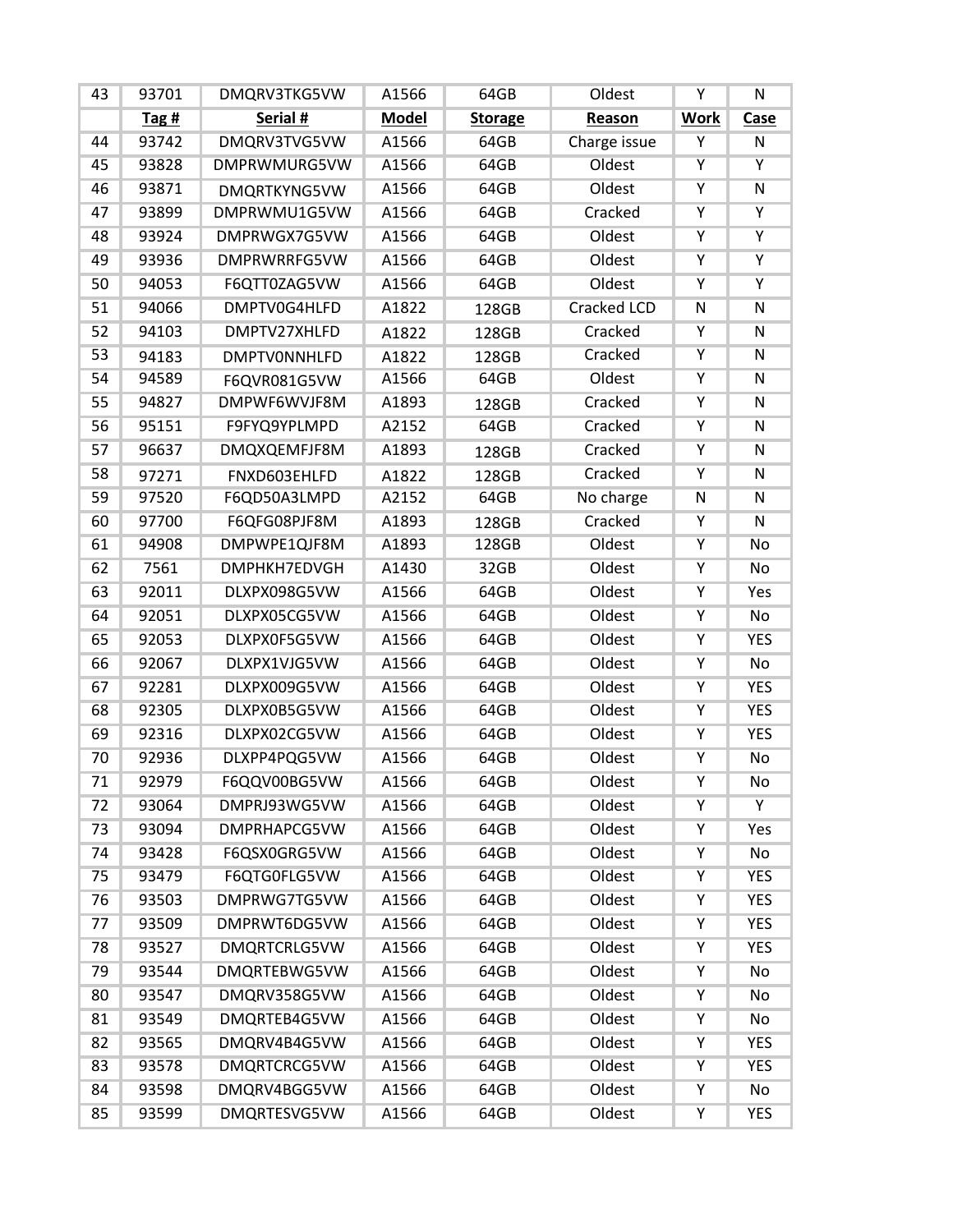| 86  | 93665 | DMQRV3LXG5VW        | A1566        | 64GB           | Oldest | Υ           | <b>YES</b>     |
|-----|-------|---------------------|--------------|----------------|--------|-------------|----------------|
| 87  | 93695 | DMPRWMU4G5VW        | A1566        | 64GB           | Oldest | Υ           | No             |
|     | Tag#  | Serial #            | <b>Model</b> | <b>Storage</b> | Reason | <b>Work</b> | <b>Case</b>    |
| 88  | 93716 | DMPRWN7YG5VW        | A1566        | 64GB           | Oldest | Υ           | <b>YES</b>     |
| 89  | 93717 | DMPRWKEJG5VW        | A1566        | 64GB           | Oldest | Υ           | <b>YES</b>     |
| 90  | 93725 | DMQRV4BQG5VW        | A1566        | 64GB           | Oldest | Υ           | <b>No</b>      |
| 91  | 93734 | DMPRWKQ9G5VW        | A1566        | 64GB           | Oldest | Υ           | <b>YES</b>     |
| 92  | 93746 | <b>DMPRWRKFG5VW</b> | A1566        | 64GB           | Oldest | Y           | <b>No</b>      |
| 93  | 93750 | DMQRV46XG5VW        | A1566        | 64GB           | Oldest | Υ           | <b>YES</b>     |
| 94  | 93752 | DMQRV35NG5VW        | A1566        | 64GB           | Oldest | Υ           | <b>YES</b>     |
| 95  | 93762 | DMPRWMH3G5VW        | A1566        | 64GB           | Oldest | Υ           | <b>YES</b>     |
| 96  | 93764 | DMPRWMW5G5VW        | A1566        | 64GB           | Oldest | Υ           | <b>YES</b>     |
| 97  | 93766 | DMPRWRNAG5VW        | A1566        | 64GB           | Oldest | Υ           | <b>YES</b>     |
| 98  | 93769 | DMPRWKXNG5VW        | A1566        | 64GB           | Oldest | Υ           | Yes            |
| 99  | 93772 | DMQRTD1DG5VW        | a1566        | 64GB           | Oldest | Υ           | Yes            |
| 100 | 93774 | DMQRTEAJG5VW        | A1566        | 64GB           | Oldest | Υ           | <b>YES</b>     |
| 101 | 93789 | DMPRWTMPG5VW        | A1566        | 64GB           | Oldest | Υ           | <b>YES</b>     |
| 102 | 93791 | DMPRWN5UG5VW        | A1566        | 64GB           | Oldest | Υ           | Yes            |
| 103 | 93793 | DMPRWMNDG5VW        | A1566        | 64GB           | Oldest | Ϋ           | <b>YES</b>     |
| 104 | 93798 | DMPRWL16G5VW        | A1566        | 64GB           | Oldest | Υ           | <b>YES</b>     |
| 105 | 93800 | DMPRWKLAG5VW        | A1566        | 64GB           | Oldest | Υ           | Yes            |
| 106 | 93801 | DMPRWTDJG5VW        | A1566        | 64GB           | Oldest | Υ           | <b>YES</b>     |
| 107 | 93802 | DMPRWMP1G5VW        | A1566        | 64GB           | Oldest | Υ           | Yes            |
| 108 | 93813 | DMPRWT9GG5VW        | A1566        | 64GB           | Oldest | Υ           | <b>YES</b>     |
| 109 | 93816 | DMPRWKMTG5VW        | A1566        | 64GB           | Oldest | Υ           | <b>YES</b>     |
| 110 | 93825 | DMPRWQUKG5VW        | A1566        | 64GB           | Oldest | Υ           | <b>YES</b>     |
| 111 | 93836 | <b>DMPRWKVFG5VW</b> | A1566        | 64GB           | Oldest | Υ           | <b>YES</b>     |
| 112 | 93858 | DMPRWTCRG5VW        | A1566        | 64GB           | Oldest | Υ           | Yes            |
| 113 | 93918 | DMQRV3G4G5VW        | A1566        | 64GB           | Oldest | Υ           | No             |
| 114 | 93949 | DMPRWMYGG5VW        | A1566        | 64GB           | Oldest | Υ           | No             |
| 115 | 94069 | <b>DMPTV0XBHLFD</b> | A1822        | 128GB          | Oldest | Y           | <b>YES</b>     |
| 116 | 94080 | DMPTV25PHLFD        | A1822        | 128GB          | Oldest | Υ           | <b>YES</b>     |
| 117 | 94093 | DMPTV28VHLFD        | A1822        | 128GB          | Oldest | Υ           | Υ              |
| 118 | 94132 | DMPTV1DNHLFD        | A1822        | 128GB          | Oldest | Υ           | $\overline{Y}$ |
| 119 | 94134 | <b>DMPTV0TFHLFD</b> | A1822        | 128GB          | Oldest | Υ           | Υ              |
| 120 | 94169 | DMPTV1RBHLFD        | A1822        | 128GB          | Oldest | Υ           | <b>YES</b>     |
| 121 | 94197 | <b>DMPTVONRHLFD</b> | A1822        | 128GB          | Oldest | Υ           | Y              |
| 122 | 94218 | DMPTV27AHLFD        | A1566        | 64GB           | Oldest | Υ           | <b>YES</b>     |
| 123 | 94271 | DMPTV177HLFD        | A1822        | 128GB          | Oldest | Υ           | Y              |
| 124 | 94276 | DMPTV2CJHLFD        | A1822        | 128GB          | Oldest | Y           | No             |
| 125 | 94287 | DMPTV1M4HLFD        | A1822        | 128GB          | Oldest | Y           | No             |
| 126 | 94288 | DMPTV26EHLFD        | A1822        | 64GB           | Oldest | Υ           | <b>YES</b>     |
| 127 | 94304 | DMPTV1KRHLFD        | A1822        | 128GB          | Oldest | Υ           | No             |
| 128 | 94310 | <b>DMPTV0SJHLFD</b> | A1822        | 128GB          | Oldest | Υ           | Yes            |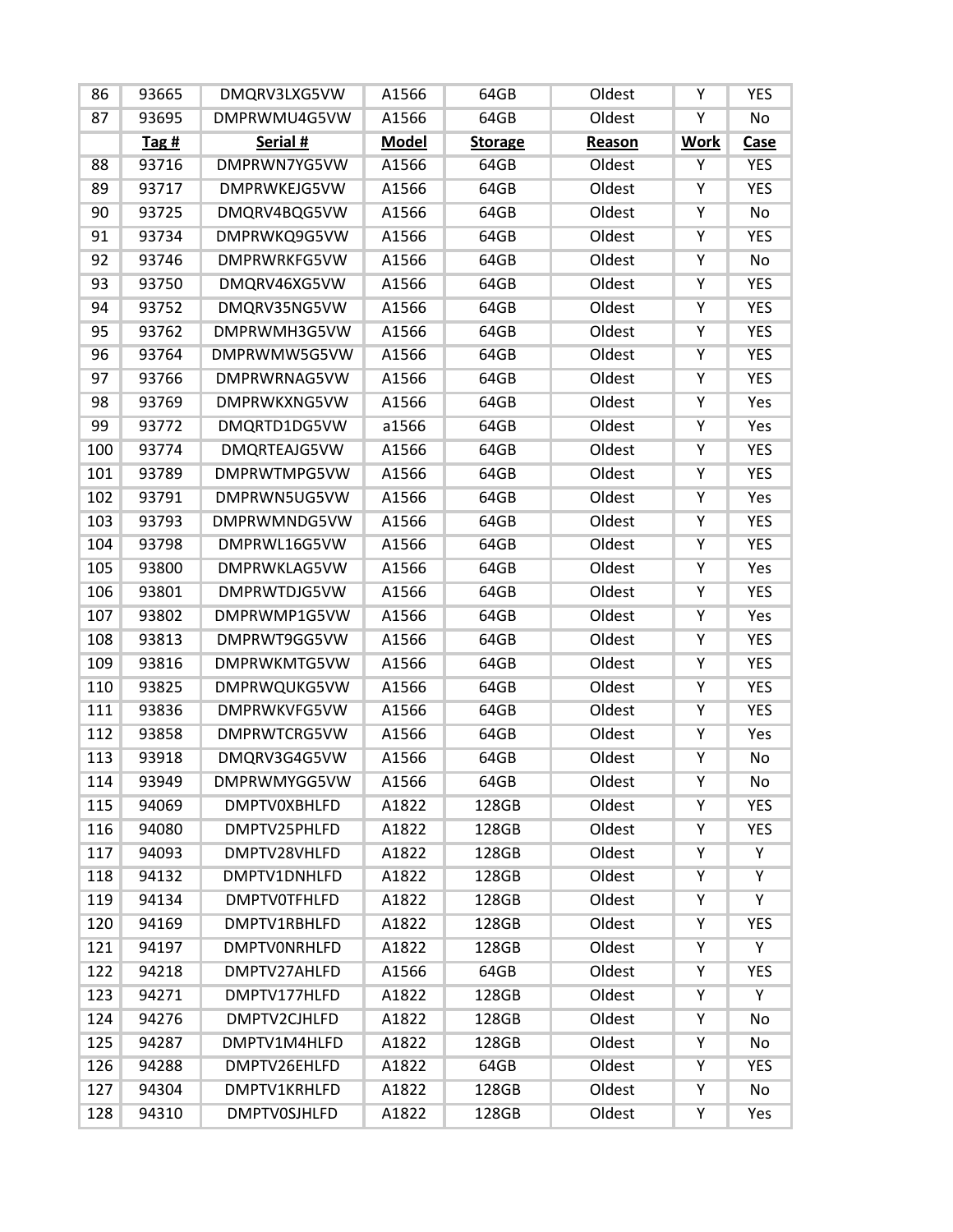| 129 | 94319 | DMPTV2AAHLFD        | A1822        | 128GB          | Oldest  | Υ              | <b>YES</b>              |
|-----|-------|---------------------|--------------|----------------|---------|----------------|-------------------------|
| 130 | 94339 | DMPTV8AZHLFD        | A1822        | 128GB          | Oldest  | Υ              | Υ                       |
| 131 | 94347 | DMPTV28XHLFD        | A1822        | 128GB          | Oldest  | Y              | $\overline{\mathsf{Y}}$ |
|     | Tag#  | Serial #            | <b>Model</b> | <b>Storage</b> | Reason  | <b>Work</b>    | Case                    |
| 132 | 94348 | DMPTV1GFHLFD        | A1822        | 128GB          | Oldest  | Υ              | Υ                       |
| 133 | 94361 | DMPTV41PHLFD        | A1822        | 128GB          | Oldest  | $\overline{Y}$ | $\overline{Y}$          |
| 134 | 94366 | DMPTV8LYHLFD        | A1822        | 128GB          | Oldest  | Υ              | No                      |
| 135 | 94367 | DMPTV8Q3HLFD        | A1822        | 128GB          | Oldest  | Y              | No                      |
| 136 | 94388 | DMPTV8A4HLFD        | A1822        | 128GB          | Oldest  | Υ              | No                      |
| 137 | 94390 | DMPTV116HLFD        | A1822        | 128GB          | Oldest  | Υ              | $\overline{\mathsf{Y}}$ |
| 138 | 94394 | <b>DMPTVONZHLFD</b> | A1822        | 128GB          | Oldest  | Y              | $\overline{Y}$          |
| 139 | 94398 | <b>DMPTV0JEHLFD</b> | A1822        | 128GB          | Oldest  | Υ              | Υ                       |
| 140 | 94399 | <b>DMPTV0P0HLFD</b> | A1822        | 128GB          | Oldest  | Ϋ              | Y                       |
| 141 | 94433 | DMPTV4UJHLFD        | A1822        | 128GB          | Oldest  | Υ              | Y                       |
| 142 | 94439 | DMPTV3NGHLFD        | A1822        | 128GB          | Oldest  | Ϋ              | $\overline{Y}$          |
| 143 | 94532 | F6QTX08LG5VW        | A1566        | 64GB           | Oldest  | Υ              | Yes                     |
| 144 | 94550 | F6QTW0BFG5VW        | A1566        | 64GB           | Oldest  | Y              | <b>No</b>               |
| 145 | 94588 | F6QVN0HAG5VW        | A1566        | 64GB           | Oldest  | Υ              | <b>YES</b>              |
| 146 | 94621 | F6QVQ0EMG5VW        | A1566        | 64GB           | Oldest  | Υ              | Yes                     |
| 147 | 94627 | F6QVT0LUG5VW        | A1566        | 64GB           | Oldest  | Υ              | <b>YES</b>              |
| 148 | 94652 | F6QVQ0J2G5VW        | A1566        | 64GB           | Oldest  | Υ              | No                      |
| 149 | 94668 | F6QW904WG5VW        | A1566        | 64GB           | Oldest  | Y              | <b>YES</b>              |
| 150 | 94754 | FFLW5046HLFD        | A1822        | 128GB          | Oldest  | Υ              | Y                       |
| 151 | 94776 | F6QWN00XG5VW        | A1566        | 64GB           | Oldest  | Υ              | <b>YES</b>              |
| 152 | 94930 | DMPWP7LAJF8M        | A1893        | 128gb          | Oldest  | Υ              | <b>No</b>               |
| 153 | 96300 | <b>FNXXJOPVHLFD</b> | A1822        | 128GB          | Oldest  | Ϋ              | No                      |
| 154 | 96303 | F6QX60PFG5VW        | a1566        | 64GB           | Oldest  | Υ              | Yes                     |
| 155 | 96330 | <b>FNXWLOLMHFD</b>  | A1822        | 128GB          | Oldest  | Y              | <b>No</b>               |
| 156 | 96332 | F6PX804QG5VW        | A1566        | 64GB           | Oldest  | Υ              | <b>YES</b>              |
| 157 | 96344 | F6PX802RG5VW        | A1566        | 64GB           | Oldest  | Υ              | No                      |
| 158 | 96361 | FFKXT0K3HLFD        | A1822        | 128GB          | Oldest  | Υ              | Υ                       |
| 159 | 96479 | F6QXQ07PG5VW        | A1566        | 64GB           | Oldest  | Υ              | <b>YES</b>              |
| 160 | 96489 | FFLXT0Z5HLFD        | A1822        | 128GB          | Oldest  | Υ              | Y                       |
| 161 | 96491 | F6QXQ01BG5VW        | A1566        | 64GB           | Oldest  | Υ              | <b>YES</b>              |
| 162 | 96497 | <b>FNXXTOFYHLFD</b> | A1822        | 128GB          | Oldest  | Υ              | Y                       |
| 163 | 96498 | F6QXQ029G5VW        | A1566        | 64GB           | Oldest  | Υ              | Yes                     |
| 164 | 96645 | FFLYM047HLFD        | A1822        | 128GB          | Oldest  | Υ              | Y                       |
| 165 | 96660 | F6QYX051G5VW        | A1566        | 64GB           | Oldest  | Υ              | Υ                       |
| 166 | 96661 | F6QYX04VG5VW        | A1566        | 64GB           | Oldest  | Υ              | <b>YES</b>              |
| 167 | 96770 | FNXZ40MGHLFD        | A1822        | 128GB          | Oldest  | Υ              | <b>YES</b>              |
| 168 | 96798 | FFLZJ00JHLFD        | A1822        | 128GB          | Oldest  | Υ              | <b>YES</b>              |
| 169 | 96982 | F6QZN0D2J28K        | A1701        | 64GB           | Oldest  | Υ              | Υ                       |
| 170 | 97066 | FFLZW01BG5VW        | A1566        | 64GB           | Oldest  | Υ              | Y                       |
| 171 | 97107 | FFLCJ010HLFD        | A1822        | 128GB          | Cracked | Υ              | No                      |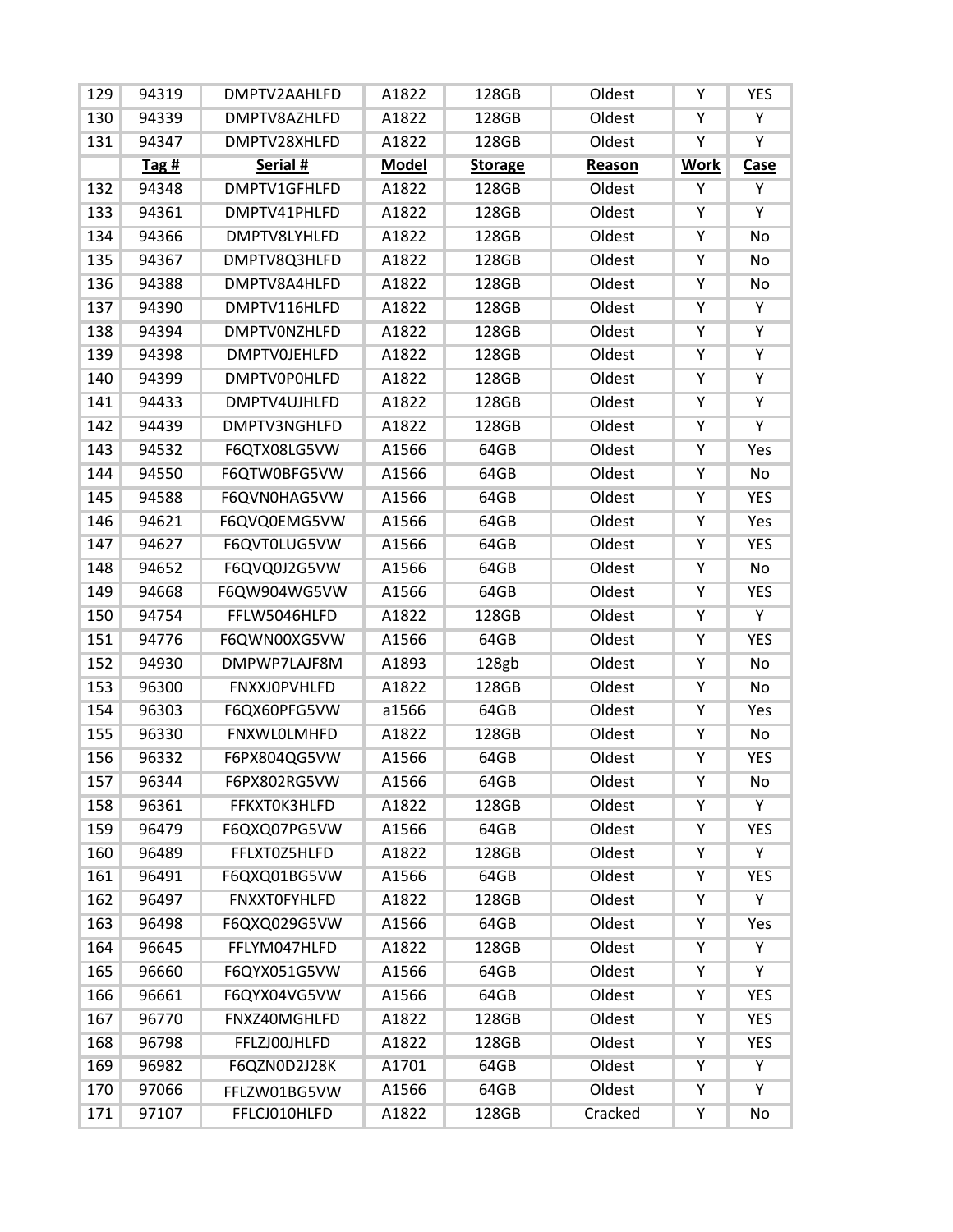| 172 | 97270 | FNXD601XHLFD        | A1822 | 128GB | Oldest |     |
|-----|-------|---------------------|-------|-------|--------|-----|
| 173 | 97469 | <b>FFLDP00YHLFD</b> | A1822 | 128GB | Oldest |     |
| 174 | 97744 | FFLFL026HLFD        | a1566 | 64GB  | Oldest | Yes |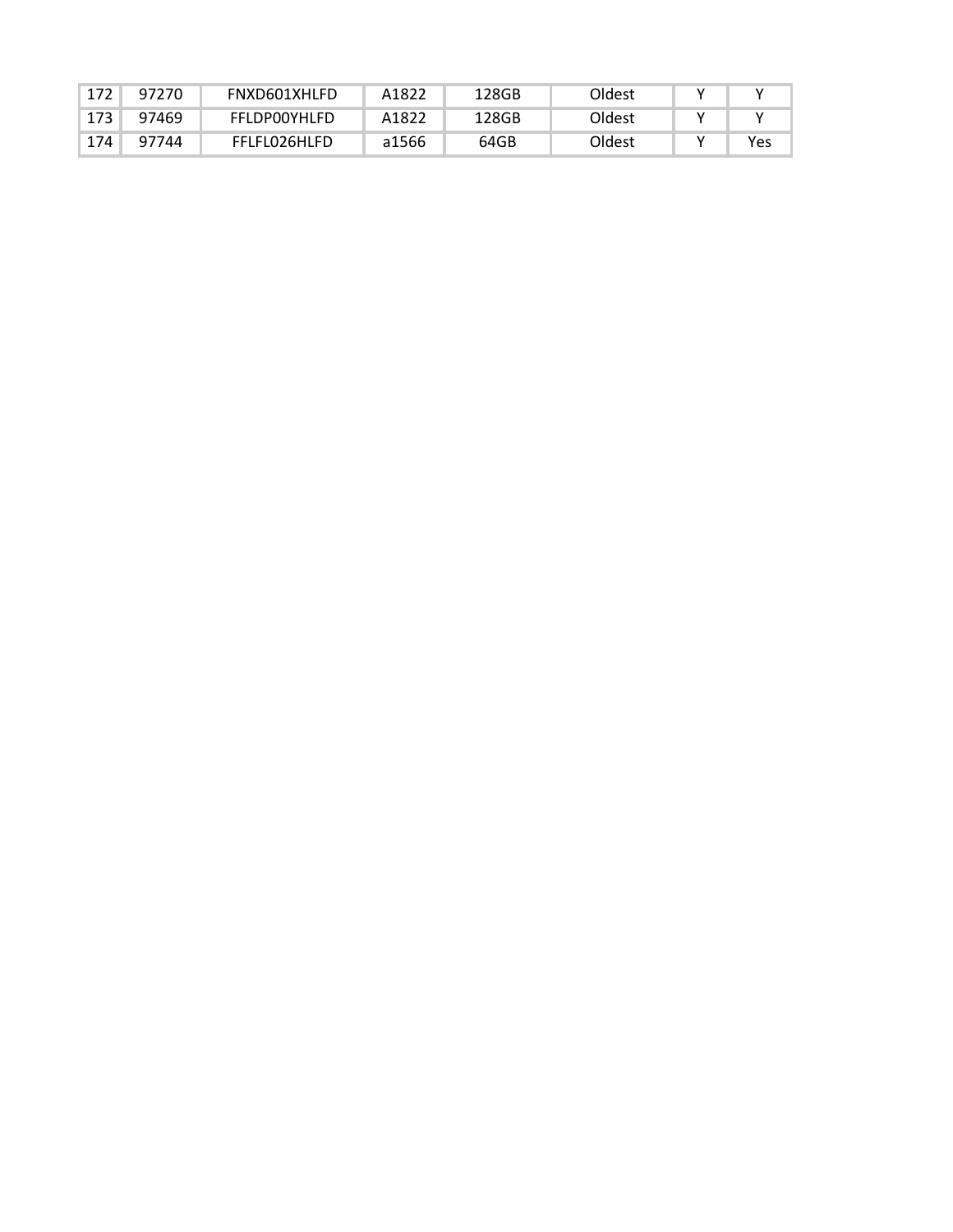| <b>BOE App</b> |
|----------------|
| 1/11/2022      |
| 1/11/2022      |
| 1/11/2022      |
| 1/11/2022      |
| 1/11/2022      |
| 1/11/2022      |
| 1/11/2022      |
| 1/11/2022      |
| 1/11/2022      |
| 1/11/2022      |
| 1/11/2022      |
| 1/11/2022      |
| 1/11/2022      |
| 1/11/2022      |
| 1/11/2022      |
| 1/11/2022      |
| 1/11/2022      |
| 1/11/2022      |
| 1/11/2022      |
| 1/11/2022      |
| 1/11/2022      |
| 1/11/2022      |
| 1/11/2022      |
| 1/11/2022      |
| 1/11/2022      |
| 1/11/2022      |
| 1/11/2022      |
| 1/11/2022      |
| 1/11/2022      |
| 1/11/2022      |
| 1/11/2022      |
| 1/11/2022      |
| 1/11/2022      |
| 1/11/2022      |
| 1/11/2022      |
| 1/11/2022      |
| 1/11/2022      |
| 1/11/2022      |
| 1/11/2022      |
| 3/8/2022       |
| 3/8/2022       |
| 3/8/2022       |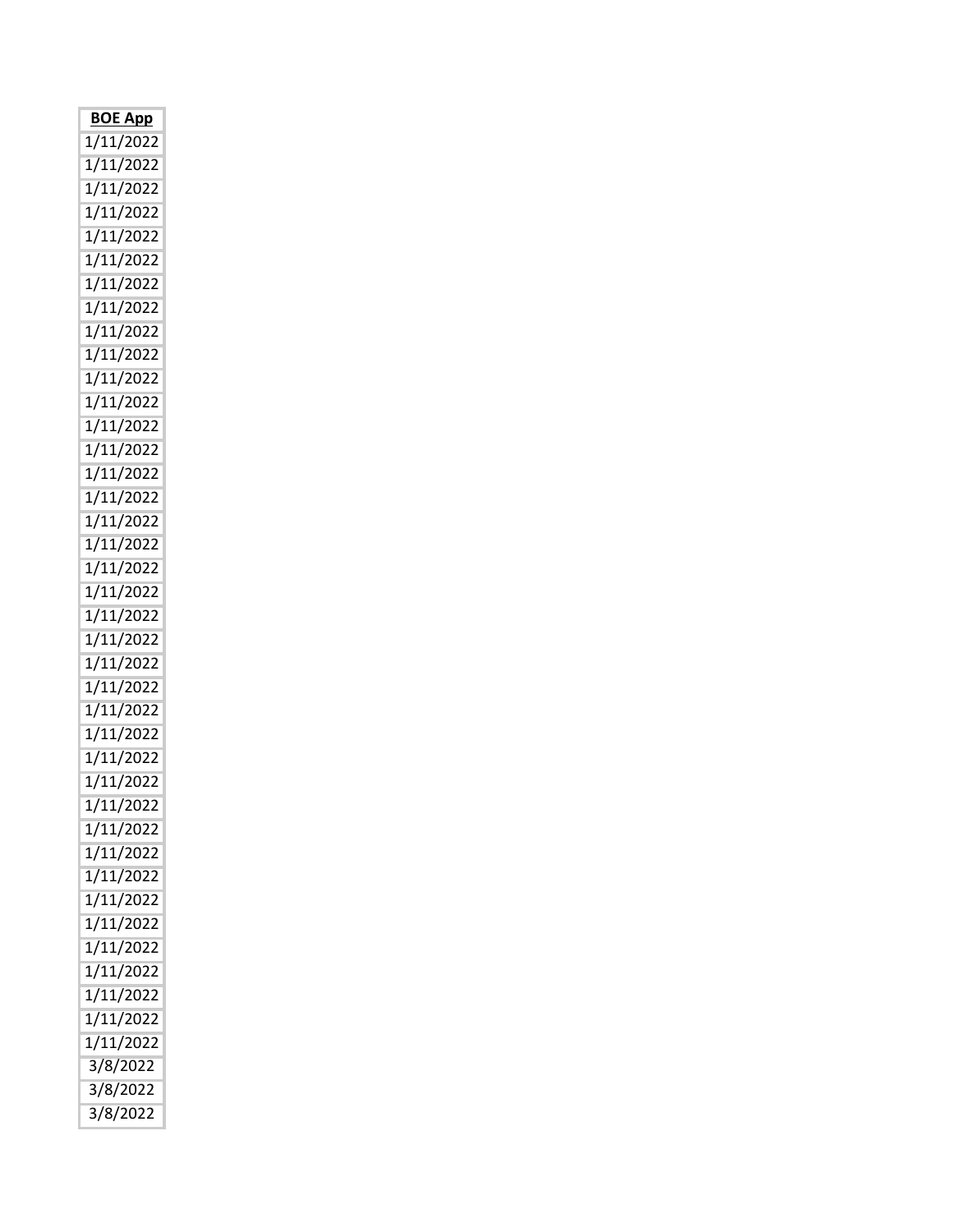| 3/8/2022       |
|----------------|
| <b>BOE App</b> |
| 3/8/2022       |
| 3/8/2022       |
| 3/8/2022       |
| 3/8/2022       |
| 3/8/2022       |
| 3/8/2022       |
| 3/8/2022       |
| 3/8/2022       |
| 3/8/2022       |
| 3/8/2022       |
| 3/8/2022       |
| 3/8/2022       |
| 3/8/2022       |
| 3/8/2022       |
| 3/8/2022       |
| 3/8/2022       |
| 3/8/2022       |
| 4/5/2022       |
| 4/5/2022       |
| 4/5/2022       |
| 4/5/2022       |
| 4/5/2022       |
| 4/5/2022       |
| 4/5/2022       |
| 4/5/2022       |
| 4/5/2022       |
| 4/5/2022       |
| 4/5/2022       |
| 4/5/2022       |
| 4/5/2022       |
| 4/5/2022       |
| 4/5/2022       |
| 4/5/2022       |
| 4/5/2022       |
| 4/5/2022       |
| 4/5/2022       |
| 4/5/2022       |
| 4/5/2022       |
|                |
| 4/5/2022       |
| 4/5/2022       |
| 4/5/2022       |
| 4/5/2022       |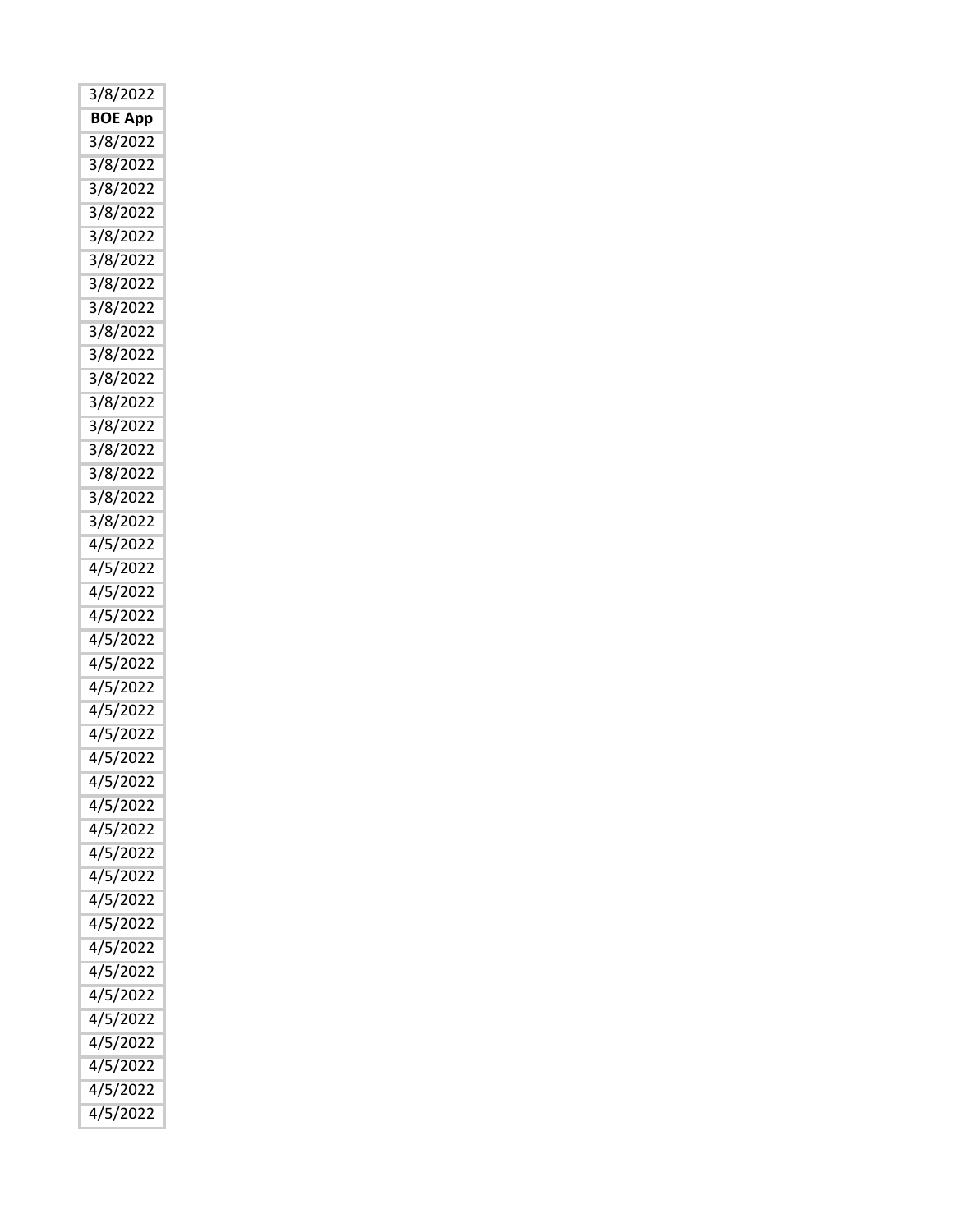| 4/5/2022       |
|----------------|
| 4/5/2022       |
| <b>BOE App</b> |
| 4/5/2022       |
| 4/5/2022       |
| 4/5/2022       |
| 4/5/2022       |
| 4/5/2022       |
| 4/5/2022       |
| 4/5/2022       |
| 4/5/2022       |
| 4/5/2022       |
| 4/5/2022       |
| 4/5/2022       |
| 4/5/2022       |
| 4/5/2022       |
| 4/5/2022       |
|                |
| 4/5/2022       |
| 4/5/2022       |
| 4/5/2022       |
| 4/5/2022       |
| 4/5/2022       |
| 4/5/2022       |
| 4/5/2022       |
| 4/5/2022       |
| 4/5/2022       |
| 4/5/2022       |
| 4/5/2022       |
| 4/5/2022       |
| 4/5/2022       |
| 4/5/2022       |
| 4/5/2022       |
| 4/5/2022       |
| 4/5/2022       |
| 4/5/2022       |
| 4/5/2022       |
| 4/5/2022       |
| 4/5/2022       |
|                |
| 4/5/2022       |
| 4/5/2022       |
| 4/5/2022       |
| 4/5/2022       |
| 4/5/2022       |
| 4/5/2022       |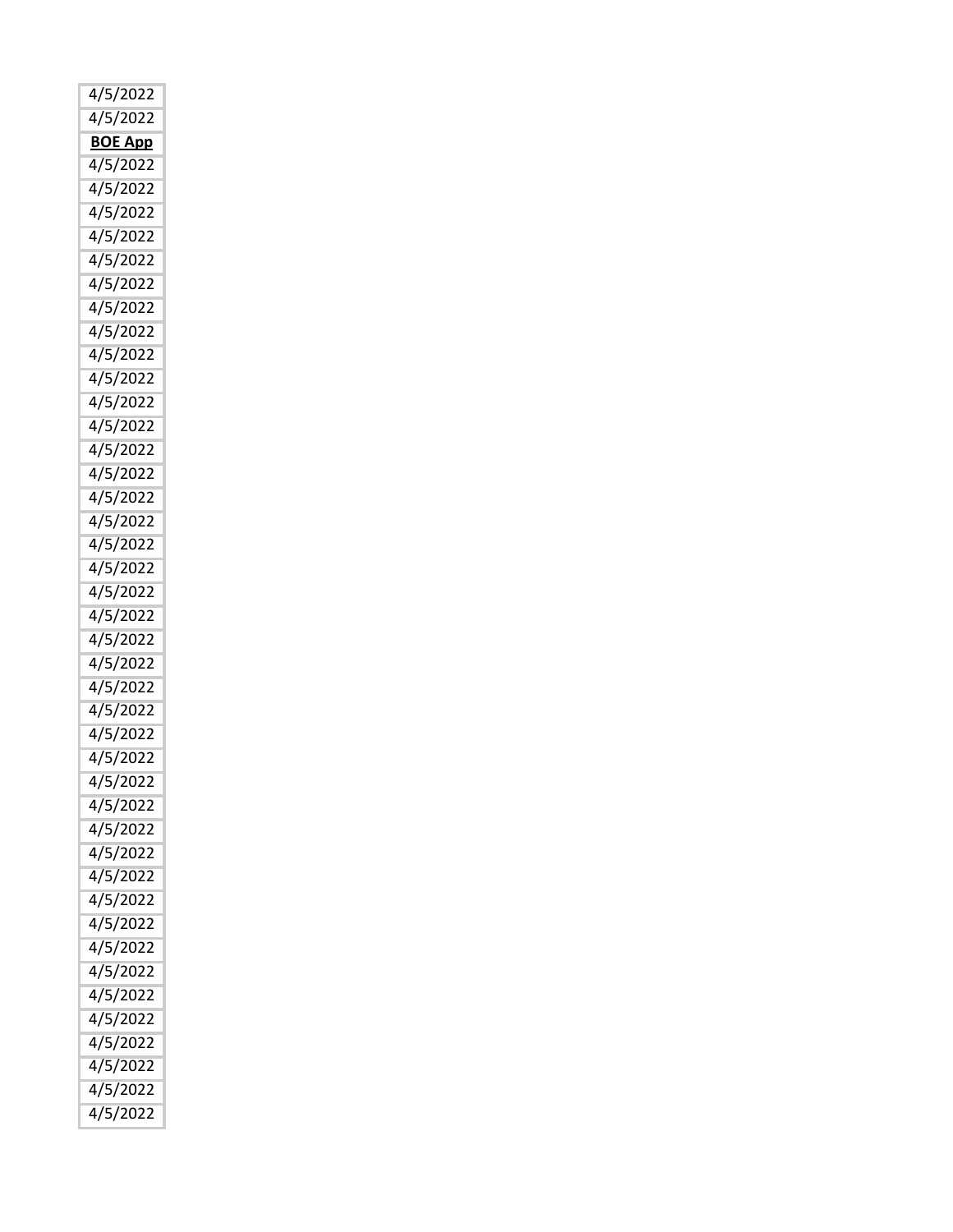| 4/5/2022       |
|----------------|
| 4/5/2022       |
| 4/5/2022       |
| <b>BOE App</b> |
| 4/5/2022       |
| 4/5/2022       |
|                |
| 4/5/2022       |
| 4/5/2022       |
| 4/5/2022       |
| 4/5/2022       |
| 4/5/2022       |
| 4/5/2022       |
| 4/5/2022       |
| 4/5/2022       |
| 4/5/2022       |
| 4/5/2022       |
| 4/5/2022       |
| 4/5/2022       |
|                |
| 4/5/2022       |
| 4/5/2022       |
| 4/5/2022       |
| 4/5/2022       |
| 4/5/2022       |
| 4/5/2022       |
| 4/5/2022       |
| 4/5/2022       |
| 4/5/2022       |
| 4/5/2022       |
| 4/5/2022       |
| 4/5/2022       |
| 4/5/2022       |
|                |
| 4/5/2022       |
| 4/5/2022       |
| 4/5/2022       |
| 4/5/2022       |
| 4/5/2022       |
| 4/5/2022       |
| 4/5/2022       |
| 4/5/2022       |
| 4/5/2022       |
| 4/5/2022       |
| 4/5/2022       |
| 4/5/2022       |
|                |
| 4/5/2022       |